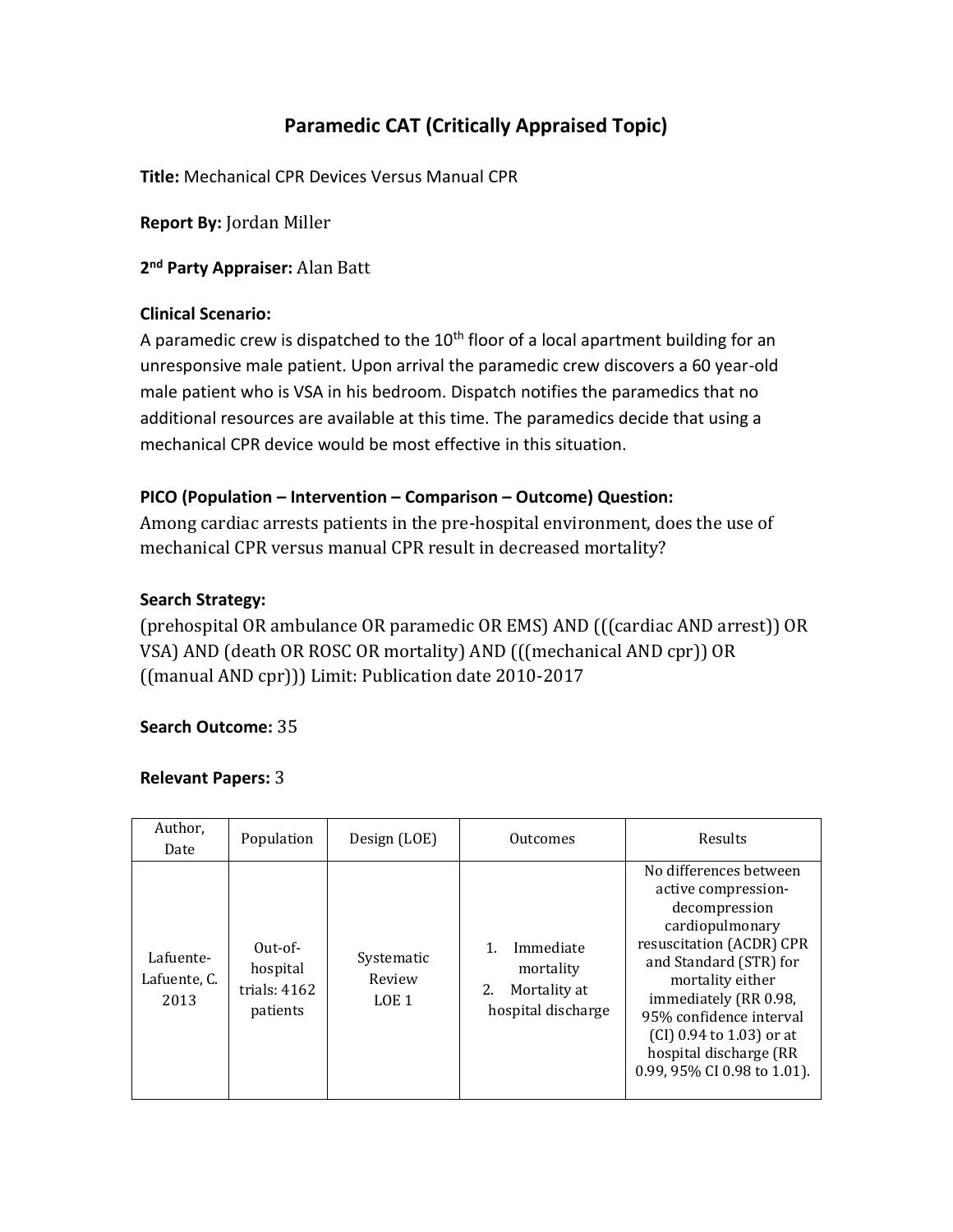| Ong, M.<br>2012 | $Out-of-$<br>hospital<br>trials: $2516$<br>adult<br>patients | Systematic<br>Review<br>LOE <sub>1</sub>                                                                       | ROSC                                                                                                       | Insufficient evidence to<br>support or refute the use<br>of mechanical CPR devices<br>in settings of out-of-<br>hospital cardiac arrest and<br>during ambulance<br>transport.                                                                                                                                                                                              |
|-----------------|--------------------------------------------------------------|----------------------------------------------------------------------------------------------------------------|------------------------------------------------------------------------------------------------------------|----------------------------------------------------------------------------------------------------------------------------------------------------------------------------------------------------------------------------------------------------------------------------------------------------------------------------------------------------------------------------|
| Wik, L.<br>2014 | 4231 adult<br>patients                                       | Randomized<br>Circulation<br>Improving<br>Resuscitation<br>Care (CIRC)<br>Sequential Trial<br>LOE <sub>2</sub> | 1. Sustained ROSC<br>(emergency<br>department<br>admittance)<br>2.24h survival<br>3. Hospital<br>discharge | 2099 (49.6%) received<br>integrated automated load<br>distributing band CPR<br>$(iA-CPR)$ and 2132<br>$(50.4\%)$ manual CPR<br>(M-CPR). Sustained ROSC,<br>24 h survival and hospital<br>discharge for iA-CPR<br>compared to M-CPR were<br>600 (28.6%) vs. 689<br>$(32.3\%)$ , 456 $(21.8\%)$ vs.<br>532 (25.0%), 196 (9.4%)<br>vs. 233 (11.0%) patients,<br>respectively. |

# **Comments:**

These studies reinforce the importance of consistent high quality and continuous CPR.

# **Clinical Bottom Line:**

While the literature indicates mechanical CPR can improve consistency and reduce interruptions while performing CPR in the pre-hospital environment, the evidence suggests that there is no evidence that mechanical CPR can decrease mortality and improve survival rates among cardiac arrest patients compared to manual CPR.

# **References:**

- Lafuente-Lafuente, C., & Melero-Bascones, M. (2013). Active chest compression decompression for cardiopulmonary resuscitation. *The Cochrane Database Of Systematic Reviews*, (9), CD002751. doi:10.1002/14651858.CD002751.pub3
- Ong, M. H., Mackey, K. E., Zhang, Z. C., Tanaka, H., Ma, M. H., Swor, R., & Shin, S. D. (2012). Mechanical CPR devices compared to manual CPR during out-of hospital cardiac arrest and ambulance transport: a systematic review.